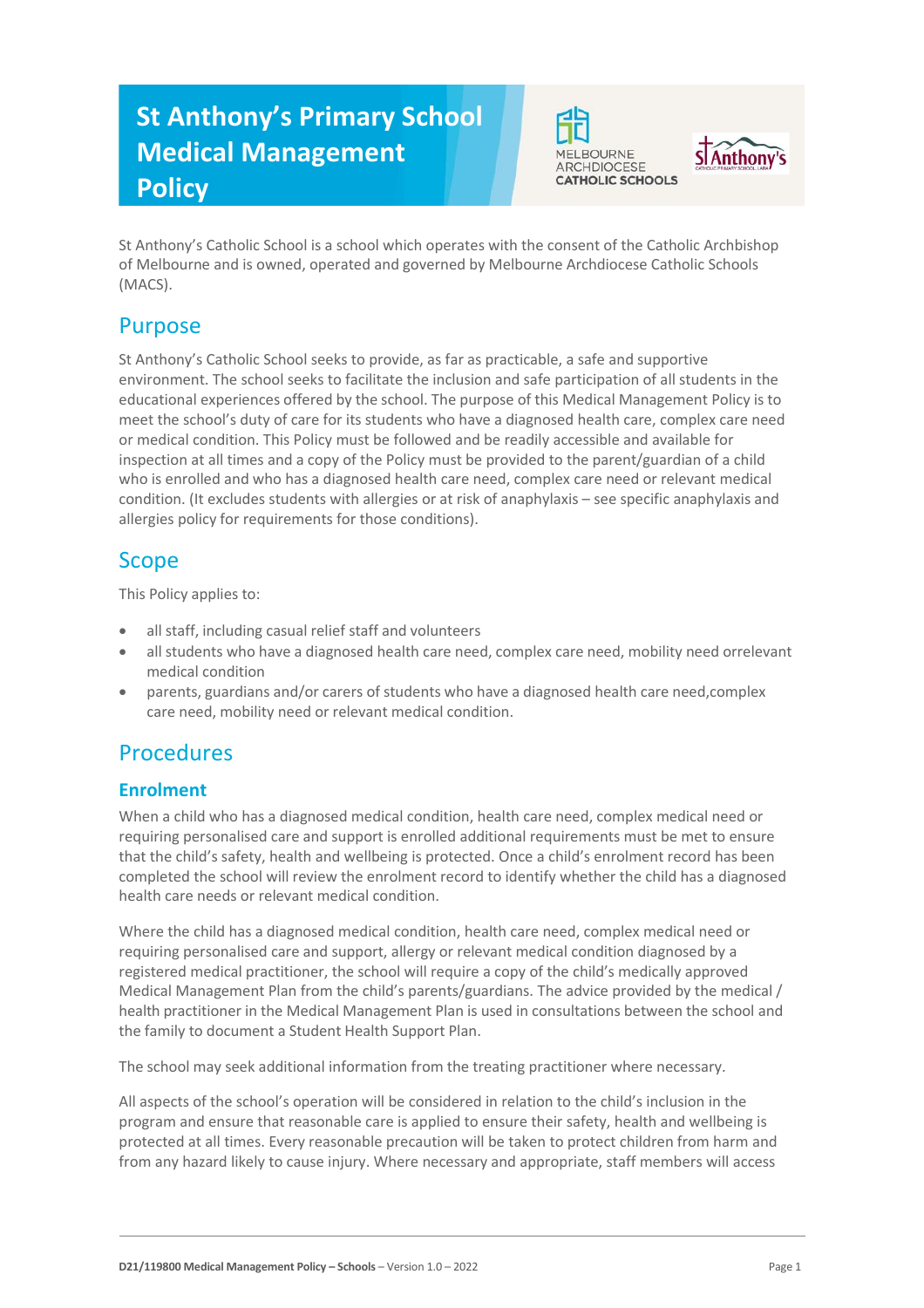additional professional development or training to facilitate the enrolment and assist in meeting a child's needs.

The authorised Medical Management Plan and Student Health Support Plan should be developed and must be in place prior to the child commencing attendance noting that in some cases, there may be an interim Medical Management Plan and Student Health Support Plan if the school is awaiting relevant medical or other information at the time the child commences attendance, and it would not be reasonable to delay a child's attendance in the circumstances. The Medical Management Plan and Student Health Support Plan must be kept in the enrolment record for that child. The enrolment record must record the following health information:

- evidence of any medically diagnosed healthcare needs of the child, including any medical condition and allergies, personalised care and support needs, medically prescribed medications and administration details including whether the child has been diagnosed as at risk of anaphylaxis (see also the school's Anaphylaxis Policy)
- the Medical Management Plan, an Individual Anaphylaxis Management Plan, where relevant, and Student Health Support plan to be followed with respect to a diagnosed healthcare need, medical condition or allergy, provision of personalised care and support and details of any dietary restrictions for the child
- relevant medical authorisations for the administration of prescribed or 'over the counter' medication (see also the school's Administration of Medication to Students Procedures and Medication Authority Form).

Following commencement, parents/guardians will be regularly consulted regarding any diagnosed health care needs, allergies or relevant medical conditions a child may have developed since enrolment.

The requirements of the Medical Management Plan and the Student Health Support plan are detailed below, together with the requirements of a Communications Plan so as to ensure that all parties are aware of the relevant Medical Management Plan and the Student Health Support Plan.

### **Medical Management Plan**

The parents/guardians of the child who has a medically diagnosed health care need, allergy or relevant medical condition must provide an authorised Medical Management Plan for the child. The child's registered medical/health practitioner must be consulted by parents/guardians in the development of the Medical Management Plan and the advice from the medical/health practitioner must be documented in the Medical Management Plan (signed and dated by the medical/health practitioner).

Where required, the Medical Management Plan should be reviewed annually (for example, through a Program Support Group meeting) or when the parent notifies the school that the student's health needs have changed. It should otherwise be reviewed as needed. For example, principals may also instigate a review of the Medical Management Plan in response to a particular incident or concern.

The Medical Management Plan must be followed in the event of an incident relating to the child's diagnosed health care need, allergy or relevant medical condition. Schools may request further medical advice from the medical/health practitioner where this is deemed necessary to clarify practice or mitigate newly identified risks.

The Medical Management Plan should (as relevant to the circumstances) detail the following:

- evidence of the medically diagnosed health care need, attendance care need, allergy or relevant medical condition including the severity of the condition
- details for the administration of any current medication prescribed for the child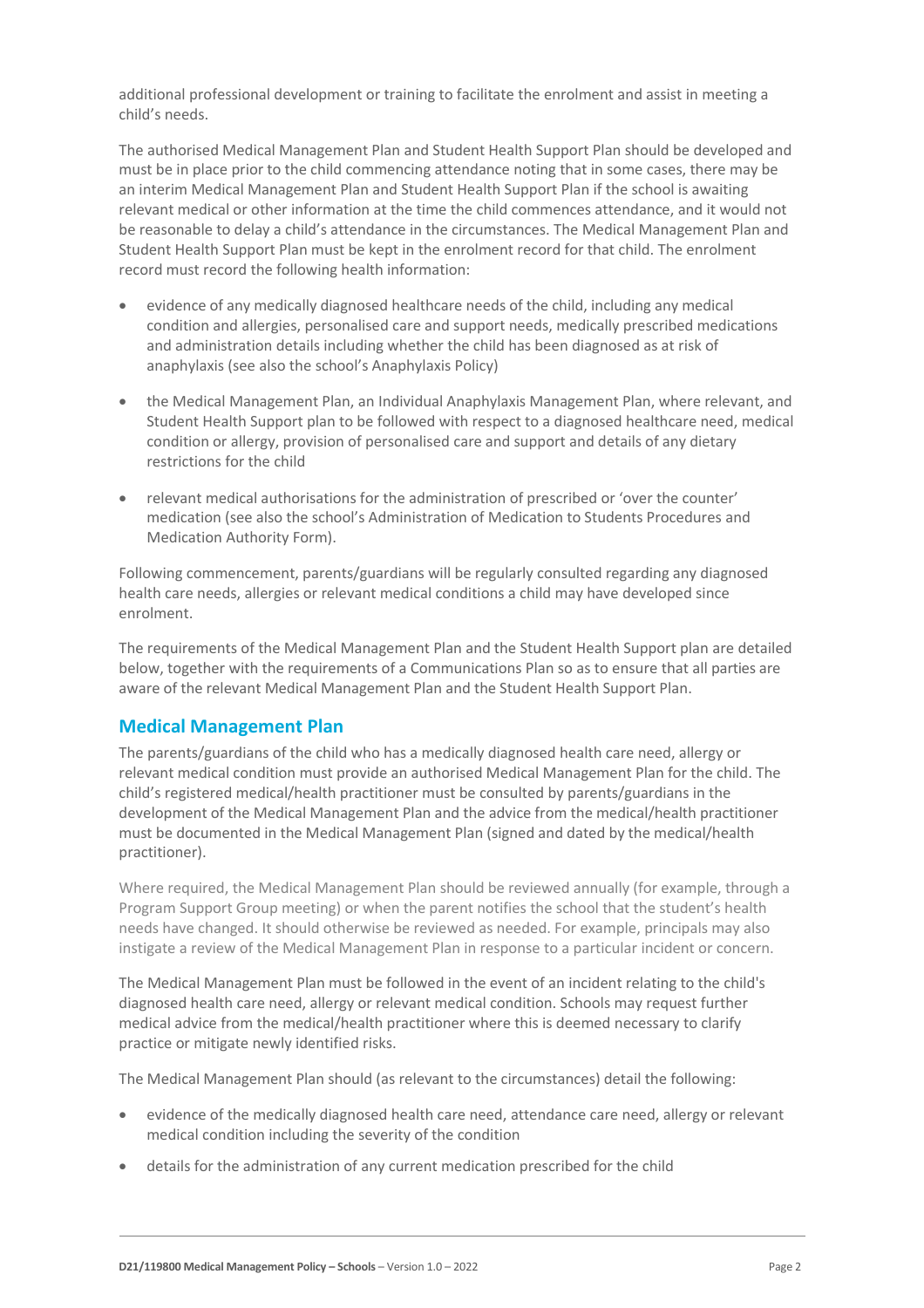- the response required from the school in relation to the emergence of symptoms, including:
	- any medication required to be administered in an emergency and the response required if the child does not respond to initial treatment; and
	- when to call an ambulance for assistance.

### **Student Health Support plan**

In addition to the Medical Management Plan, a Student Health Support plan must be developed in consultation with the child's parents/guardians and implemented so as to reasonably ensure:

- that the risks relating to the child's medically diagnosed health care need, allergy or relevant medical condition are assessed and minimised
- if relevant, that practices and procedures are in place including the safe handling, preparation, consumption and serving of food are developed and implemented
- that the parents are notified of any known allergens that pose a risk to the child and strategies for minimising the risk are developed and implemented
- that all relevant staff members and volunteers can identify the child, the child's Medical Management Plan and the location of the child's medication
- if relevant and where attendance would otherwise pose a significant risk, that the child does not attend the school unless the child has their relevant Medical Management Plan and medications available at the school.

The Student Health Support Plan should include preparations for high-risk scenarios (for example, excursions and camps) including establishing clear decision-making processes for calling an ambulance.

Where required, the Student Health Support Plan should be reviewed at least annually (for example, through a Program Support Group meeting) or when the parent notifies the school that the student's health needs have changed. It can otherwise be reviewed as needed. For example, principals may instigate a review of the Student Health Support Plan in response to a particular incident or concern.

#### **Communications Plan for Medical Management**

A Communications Plan for Medical Management must be prepared as part of this Policy so as to set out how:

- relevant staff members and volunteers are informed about this Policy; and, the Medical Management and Student Health Support Plans for children at the school who have amedically diagnosed health care need, attendant care need, allergy or relevant medical condition
- a parent of the child can communicate any changes (with supporting evidence) for the Medical Management Plan and Student Health Support plan for their child.

The Communications Plan for Medical Management must set out how the above communication will occur. This document can be an overarching communication plan for managing all diagnosed health care needs, allergies or relevant medical conditions of children enrolled at the school and it is not required to be developed for each individual child.